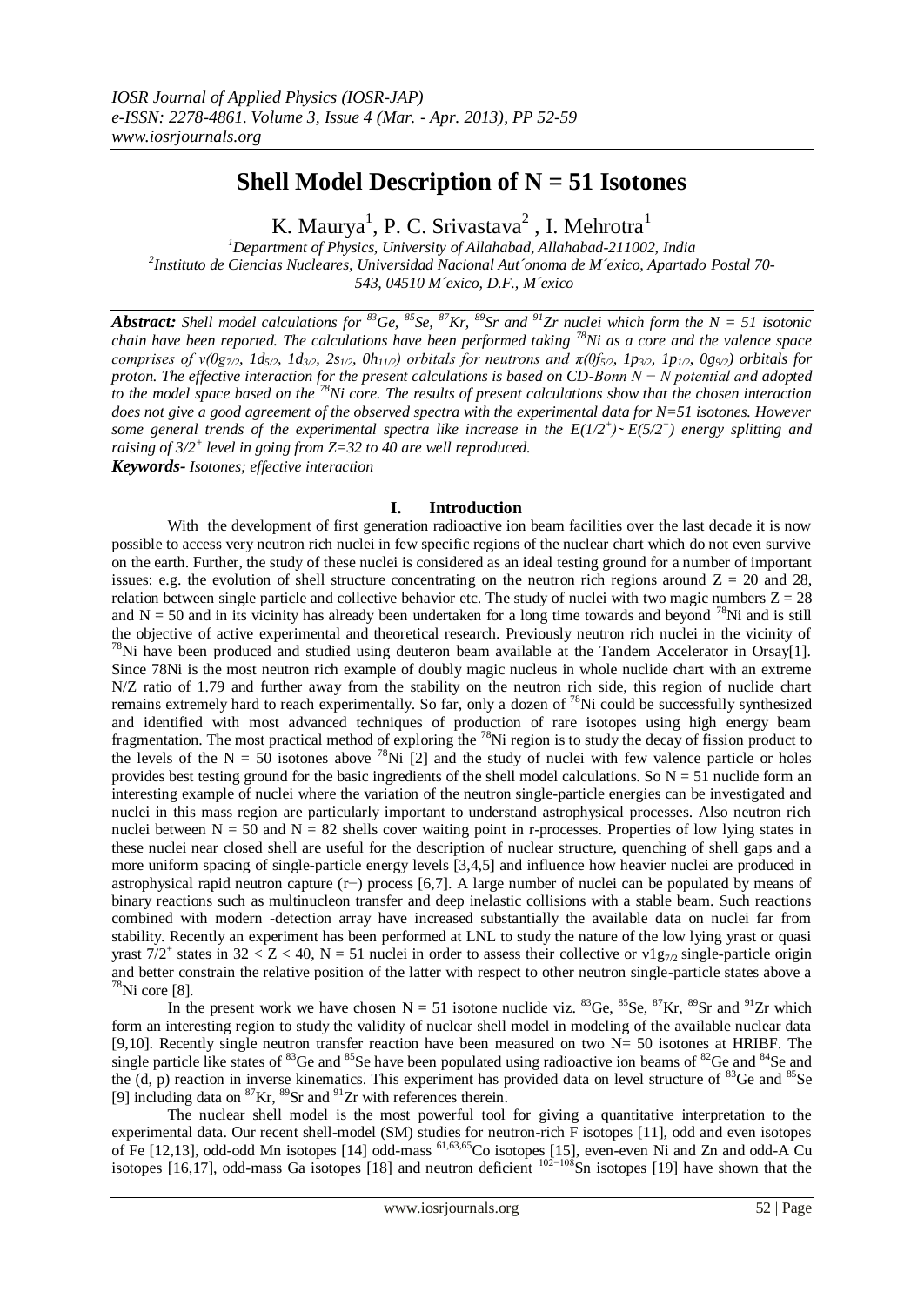shell model calculations, carried out in an extended configuration space with suitably renormalized effective interaction, give a satisfactory account of the experimental data of unstable nuclei. Following this in the present work we have performed large scale shell model calculation for neutron rich <sup>83</sup>Ge, <sup>85</sup>Se, <sup>87</sup>Kr, <sup>89</sup>Sr and <sup>91</sup>Zr nuclei which form the  $N = 51$  isotonic chain. The effective interaction used in the present work is renormalized G matrix obtained from CD Bonn N-N interaction and adopted to the model space based on a <sup>78</sup>Ni core (referred to as jj45pna interaction). Earlier jj45pna interaction has been used in the study of <sup>128</sup>Cd [20] and its monopole corrected version in the study of Zr isotopes in this region [21]. G-matrix derived from CD-Bonn potential have also been widely used in the theoretical calculations performed by the Oslo group and their coworkers in <sup>132</sup>Sn region [22,23,24,25,26].

The aim of this work is to test the suitability of the model space and the effective interaction in interpreting the experimental data of these highly unstable nuclei on the neutron rich side. The paper is organized as follows: section 2 gives details of the calculation. Results and discussion are given in section 3. Finally in section 4 conclusions are given.

## **II. Details of Calculation**

## *2.1. Configuration Space*

Large scale shell model calculations have been performed for even Z neutron-rich  $N = 51$  isotones in mass region A=83 - 91 treating <sup>78</sup>Ni as a core. The configuration space comprises of  $v(0g_{7/2}, 1d_{5/2}, 1d_{3/2}, 2s_{1/2},$  $0h_{11/2}$ ) orbitals for neutrons and  $π(0f_{5/2}, 1p_{3/2}, 1p_{1/2}, 0g_{9/2})$  orbitals for protons with all Pauli allowed combinations of valence particles. The calculated single particle energies for model space  $\pi(0f_{5/2}, 1p_{3/2}, 1p_{1/2},$  $0g_{9/2}$ ) and  $v(0g_{7/2}, 1d_{5/2}, 1d_{5/2}, 2s_{1/2}, 0h_{11/2})$  are respectively -0.7166, 1.1184, 1.1262 and 0.1785 MeV for proton orbitals and 5.7402, 2.4422, 2.5148, 2.1738 and 2.6795 MeV for neutron orbitals.

## *2.2. Effective Interaction*

The calculations have been performed with a state of art effective interaction (jj45pna) derived from high precision, charge dependent version of Bonn N-N potential, known as CD-Bonn potential, see ref.[27]. The parameter of the potential fit the proton- proton and neutron-proton data available till 2000 with  $\chi^2$  per datum close to 1. This high precision is obtained by the introduction of the two effective  $\sigma$  mesons the parameters of which are partial wave dependent. The charge dependence of the CD-Bonn potential is based upon the predictions by the Bonn full model[28] for charge symmetry and charge independence breaking in all partial wave with  $J \leq 4$ . The strong short range repulsion is overcome by Brueckner (reaction) G-matrix renormalization which accounts for the effects of two nucleon correlations [29]. The jj45pna effective interaction has been obtained by adopting G-matrix to the chosen model space above the  $^{78}$ Ni core by using many body perturbation technique.

## *2.3. Computer Code*

The calculations have been performed with the code NuShell [30]. It comes with a library of model spaces and interactions. This shell model code has been developed by Alex Brown from MSU to tackle the dimensions up to 10<sup>6</sup> in the J – T scheme and about  $2x10^7$  in m-scheme. NuShell generates the basis states in mscheme and then computes the matrix in j-scheme. Therefore, it bypasses the complication of angular momentum algebra in j – j coupled basis and also avoids the huge matrix dimension generated during mscheme. NuShell consists of seven main programs and some supporting codes.

## *3.1. Excitation Energies*

## **III. Results and Discussion**

The results of our calculations for different isotones are shown in Figs 1-5 along with the experimental data for comparison . The excited states up to 2.5 MeV have been calculated. Experimentally it is well established that the v1d<sub>5/2</sub> subshell is the ground state for all the isotones considered here i.e.  $1d_{5/2}$  is first valence orbit above the N=50 shell gap which is well reproduced in our results for all isotones. Our calculations predict  $1/2^+$  as the first excited state in agreement with the experimental data for all the isotones considered, except for  $91$ Zr in which  $7/2^+$  state is predicted as the first excited state and  $1/2^+$  state lies slightly higher. The predicted  $E(1/2^+)$  state lies lower than the corresponding experimental values in all the cases. The special feature of the experimental energy spectra of  $N = 51$  isotones is increase in the  $E(1/2^+)$   $E(5/2^+)$  splitting in going from Z= 32 to Z=40. This trend is also reproduced in the theoretical spectra.

The variation of the excitation energy of first  $1/2^+$  state with proton number is shown in Fig 6. If energies relative to the 2s<sub>1/2</sub> are considered, the monopole residual interaction between spin-flip  $\Delta \ell$ =1 pair of  $0f_{5/2}$  proton orbital and  $1d_{5/2}$  neutron orbital could be lowering  $1d_{5/2}$  excitation with respect to  $2s_{1/2}$  orbital as the stable <sup>89</sup>Sr and <sup>91</sup>Zr are approached. Since  $1/2^+$  level is attributed to the excitation of neutron to  $2s_{1/2}$  level, this variation of  $E(1/2^+)$  with filling of proton orbitals is a signature of monopole effect [9,10]. Alternatively the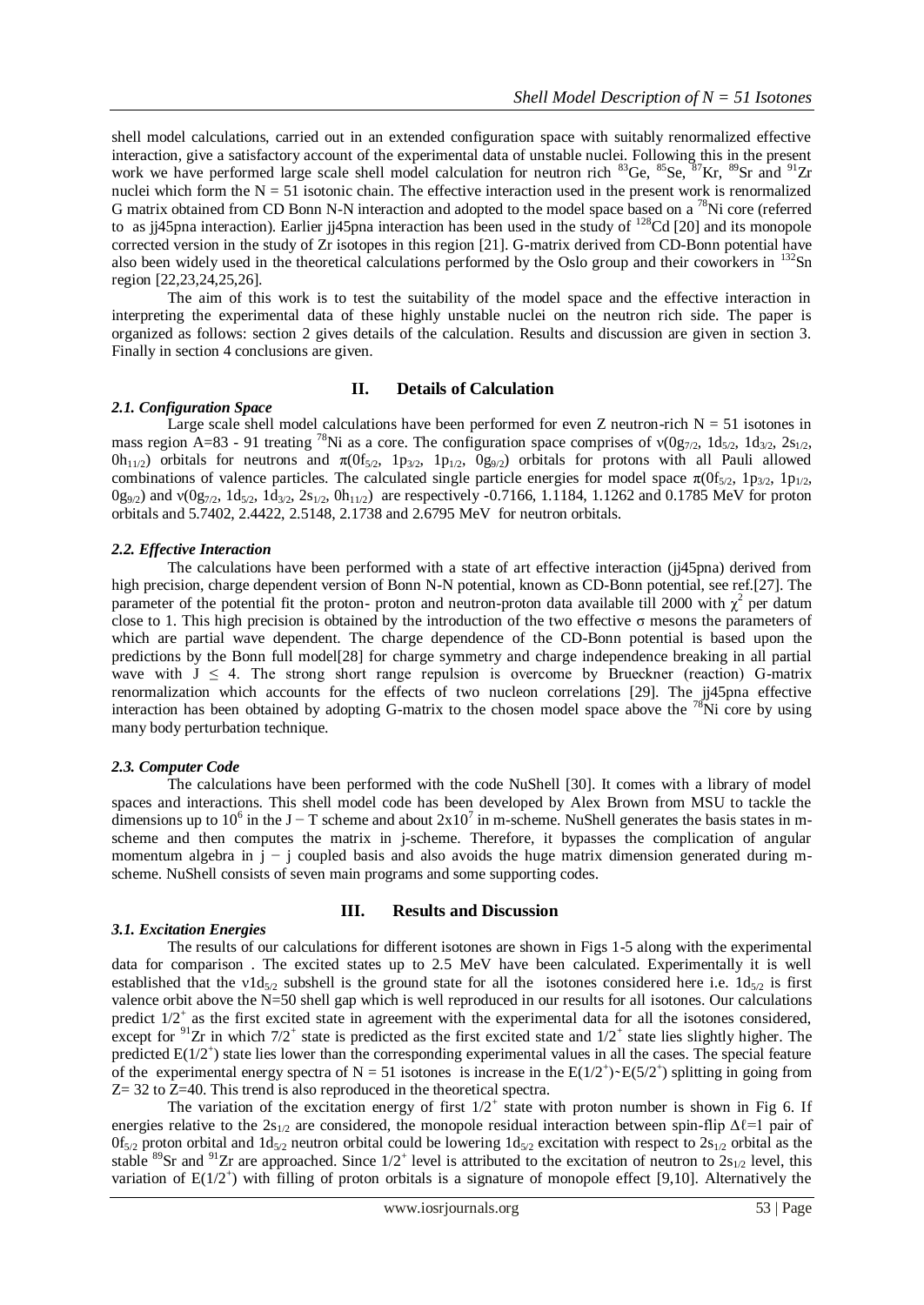raising of the  $2s_{1/2}$  orbital in neutron rich N=51 isotones could be evidence for a reduced diffuseness of the nuclear suface, which preferentially raises  $2s_{1/2}$  orbitals relative to the increased binding of lower j-states [31]. In all the isotones with the exception of  $^{91}Zr$ , the 7/2<sup>+</sup> level is predicted to lie higher than the 3/2<sup>+</sup> level contrary to the experimental results.  $7/2^+$  state for <sup>85</sup>Se and <sup>87</sup>Kr have small deviations from corresponding experimental values. For  ${}^{83}$ Ge its value is too high and for  ${}^{89}$ Sr and  ${}^{91}Zr$  its value is too low in comparison to the experimental data. So this interaction gives poor results for  $7/2^+$  state. It finally becomes first excited state for  $91$ Zr. This indicates that the considered model space is not enough for  $^{91}Zr$ . Rising trend of calculated  $E(3/2^+)$  values with increasing Z is supported by the experimental data although their values are comparatively low.  $7/2^+$  state is single particle energy in nature with weaker amount of mixing of neutron single particle  $0g_{7/2}$  with coupled configuration. On the other hand  $3/2^+$  state is single particle energy in nature with partial mixing of neutron single particle  $1d_{3/2}$  with coupled configuration [32]. Single particle energies used in our calculations are 5.7402 for  $0g_{7/2}$  and 2.5148 for  $1d_{3/2}$ . The calculated levels are sensitive to the single particle energies of the neutron orbitals which in turn get renormalized due to the monopole correction. Thus use of effective single particle energies can change the results.

The agreement of the  $E(9/2^+)$  with experimental data for <sup>89</sup>Sr and <sup>91</sup>Zr is reasonably good. For <sup>87</sup>Kr and <sup>85</sup>Se Theoretical  $E(9/2^+)$  levels lie higher as compared to the corresponding experimental values but rising trend of E(9/2<sup>+</sup>) state with increasing Z shows the nearly correct systematic for all nuclei. The experimental data for  $E(9/2^+)$  state for <sup>83</sup>Ge is not available and theoretically predicted value is 1.856 MeV. The  $9/2^+$  state is likely to have a rather pure coupled configuration  $v1d_{5/2} \otimes 2^+$ , as  $0g_{9/2}$  orbit is too deeply bound (by about 3.5 MeV) to give a fraction of single particle state at low energy. Such a configuration for the  $9/2^+$  state is confirmed by the fact that its energy follows closely that of the  $2^+$  state [33].

The discrepancy between the calculated values and the experimental data can also be attributed to the core excitation effect and neglect of contributions arising due to 3N forces [34]. The coupling of the  $v1d_{5/2}$ orbit to the first  $2^+$  excitation of the core provides a multiplet of states with spin between  $1/2^+$  and  $9/2^+$ . Therefore the  $1/2^+$ ,  $3/2^+$  and  $7/2^+$  states originating from the  $2s_{1/2}$ ,  $1d_{3/2}$  and  $0g_{7/2}$  orbits can be mixed to those obtained with the coupling to the core excitation. But experimentally  $1/2^+$  and  $7/2^+$  significantly depart from that of 2<sup>+</sup> core indicating that their composition is likely to be mostly of single particle origin with a weaker amount of mixing with the coupled configuration. So they are originating mainly from  $2s_{1/2}$  and  $0g_{7/2}$  subshell [33] and observed as first and second excited state experimentally. While  $3/2^+$  state close to one of  $2^+$  state of core [10] is originating with a partial mixing of neutron single particle state  $1d_{3/2}$  with coupled configuration [32]. Recent studies [35-37] have shown that 3N forces play an important role in the evolution of shell structure in neutron rich nuclei. Explicit calculations carried out for neutron rich light mass oxygen [35] and medium mass calcium isotopes [36] have shown that 3N forces add a repulsive term to the monopole component of the two nucleon interaction and are key to explain the doubly magic nature of  $24$ O and  $48$ Ca nuclei. Inclusion of 3N forces substantially increases the energy gap between  $0d_{5/2}$  and  $1s_{1/2}$  levels in oxygen and between  $0f_{7/2}$  and  $1p_{3/2}$  levels in calcium leading to shell closure at  $N=16$  and  $N=28$ . Three body forces also play an important role in the nuclear saturation properties in nuclear matter [37] ,which can be demonstrated typically in the Bruckener (G-Matrix) theory. Thus 3N forces are likely to play an important role in the <sup>78</sup>Ni region as well. The poor agreement of the1/2<sup>+</sup> single particle states with the experimental levels is an indication of the importance of 3N component in the interaction. Such forces, if included ,will shift the levels upwards due to increased repulsion and are likely to improve the agreement with the experimental data.

## *3.2. Wave Function*

Most dominant configuration of wave function for ground state and first three excited states for all the isotones are shown in table II. It is observed that in all the isotones except in  $91Zr$ , the structure of the proton part of the wave function for the ground state and first excited state  $1/2^+$  remains the same confirming that the excited state is due to the excitation of neutron from  $(d_{5/2})$  to  $(s_{1/2})$ . In <sup>91</sup>Zr the structure of the proton wave function changes indicating the more complex nature of  $7/2^+$  and  $1/2^+$  excitations. In <sup>83</sup>Ge and <sup>87</sup>Kr the proton wave functions for  $7/2^+$  state remains unchanged whereas in <sup>85</sup>Se, <sup>89</sup>Sr and <sup>91</sup>Zr their structure changes. The proton wave function for  $3/2^+$  state also remains same in all the isotones except for  $9^1Zr$ . The difference can be attributed to the variation in proton single particle energies with changing Z.

## *3.3. Electromagnetic Properties*

Theoretically calculated B(E2) values for the transition  $1/2^+ \rightarrow 5/2^+$  and  $7/2^+ \rightarrow 5/2^+$  are shown in table III for each of the N=51 isotonic nuclei. The effective charges used for proton and neutron are  $e_{\pi}^{eff} = 1.50$  and  $e_v^{eff} = 0.5$  respectively. The calculations show that B(E2;  $1/2^+ \rightarrow 5/2^+$ ) values first increase up to <sup>87</sup>Kr and then decreases for <sup>89</sup>Sr. No experimental data is available for comparison. The decrease in B(E2;7/2<sup>+</sup>  $\rightarrow$  5/2<sup>+</sup>) values in going from midshell to  $^{89}$ Sr supports the onset of shell closure at Z=40.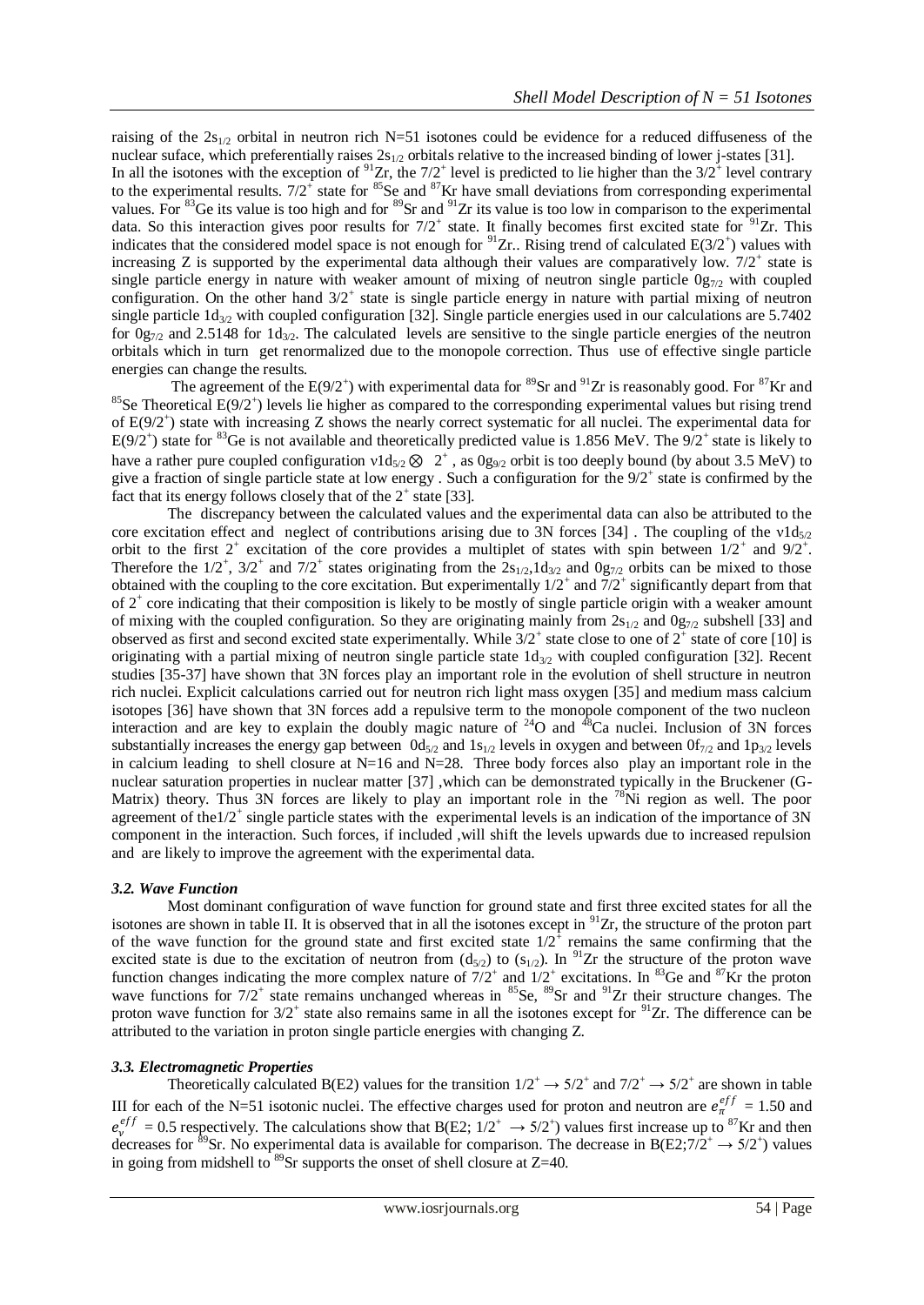# **IV. Conclusions**

In the present work large scale shell model calculations have been performed for  $N = 51$  isotones nuclide <sup>83</sup>Ge, <sup>85</sup>Se, <sup>87</sup>Kr, <sup>89</sup>Sr and <sup>91</sup>Zr in valence space  $v(0g_{7/2}, 1d_{5/2}, 1d_{3/2}, 2s_{1/2}, 0h_{11/2})$  orbitals for neutrons and  $\pi(0f_{5/2}, 1p_{3/2}, 1p_{1/2}, 0g_{9/2})$  orbitals for protons with <sup>78</sup>Ni core. The effective interaction is based on the renormalization of CD-Bonn nucleon-nucleon potential developed by G - matrix theory for nuclei above <sup>78</sup>Ni core. Thus simple and pure neutron configurations of  $(1d_{5/2})^{1\nu}$  and  $(2s_{1/2})^{1\nu}$  above the N=50 shell closure can be assumed to describe the ground state and first excited state of all isotones. Ground state spin  $5/2^+$  for all the isotones is associated with the last odd neutron in  $d_{5/2}$  state. Similarly  $1/2^+$  spin of first excited state can be attributed to the excitation of the last neutron from  $1d_{5/2}$  to  $2s_{1/2}$  level. The increase in E(1/2<sup>+</sup>)~E(5/2<sup>+</sup>) splitting in going from Z=32 to 40 is direct reflection of the monopole effect wherein the energy of  $1/2^+$  state is gradually increasing with the filling of proton orbitals.

The calculated  $1/2^+$  levels are consistently lower than the corresponding experimental values. The fitting of higher  $3/2^+$ ,  $7/2^+$  and  $9/2^+$  states with the corresponding experimental data is not good. Thus, the present interaction in the chosen model space does not give good agreement with the experimental data. The reason for this could be manifold.. Firstly, all these states have admixtures of coupling of single particle states with core excitation. Secondly, it is well known that the neutron single particle orbital changes with filling of proton number due to the attracting monopole pairing interaction between proton and neutron in spin-orbit partners [38]. So minor adjustment in the monopole part of the neutron proton interaction and renormalization of the single particle energies of the neutron orbitals can lead to better agreement with the experimental data. Thirdly, recent studies have shown that 3N forces have important effect on the evolution of shell structure in neutron rich nuclei. The three body component of these interactions gives rise to a repulsive contribution to the monopole interaction. These forces when included can give a shift to  $1/2^+$  states in the right direction. Lastly, the wave functions of the  $7/2^+$  states in Se, Kr, and Zr and  $1/2^+$  and  $3/2^+$  states of Zr have main components in which proton configuration is different than the ground state configuration showing that these states are not pure neutron excitation states.

## **Acknowledgements**

All the calculations in the present work are carried out using computational facility of nuclear physics group. One of authors (KM), acknowledge the financial support from UGC(India). P.C.S. acknowledges support from Conacyt, M´exico, and by DGAPA, UNAM project IN103212



**Figure 1.** Calculated and experimental spectra for <sup>83</sup>Ge.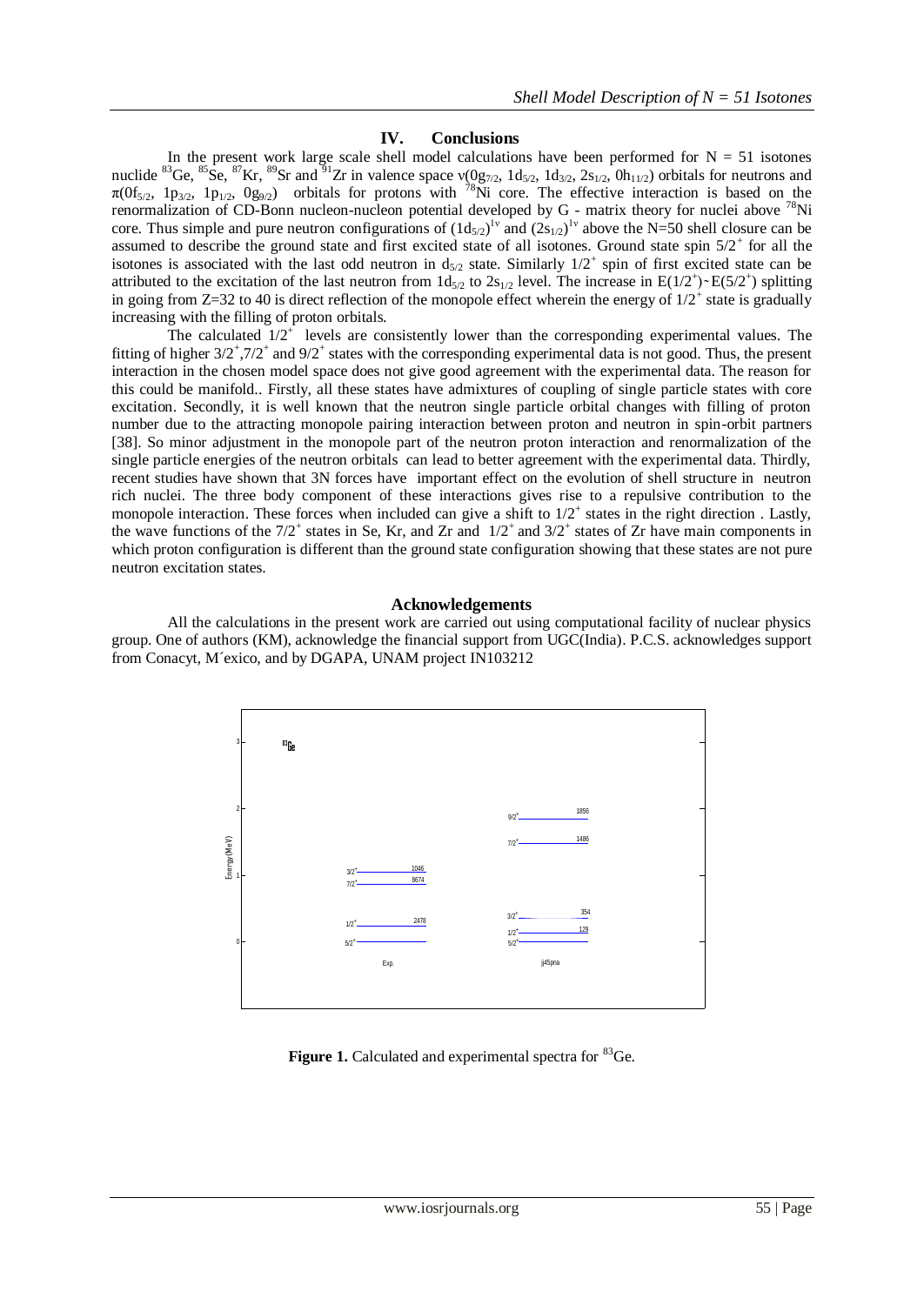

**Figure 2.** Calculated and experimental spectra for <sup>85</sup>Se.



Figure 3. Calculated and experimental spectra for <sup>87</sup>Kr.



Figure 4. Calculated and experimental spectra for <sup>89</sup>Sr.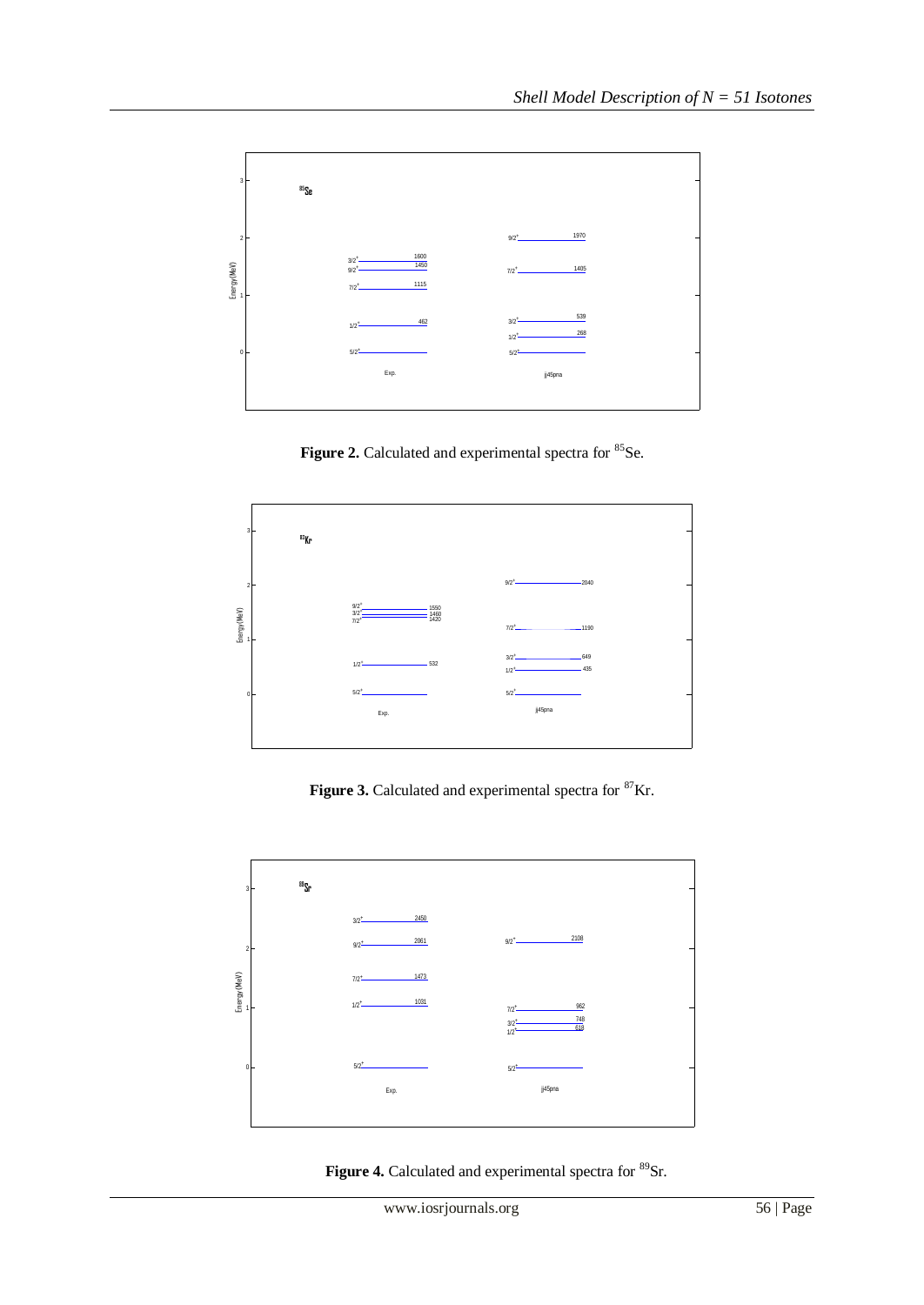

Figure 5. Calculated and experimental spectra for <sup>91</sup>Zr.



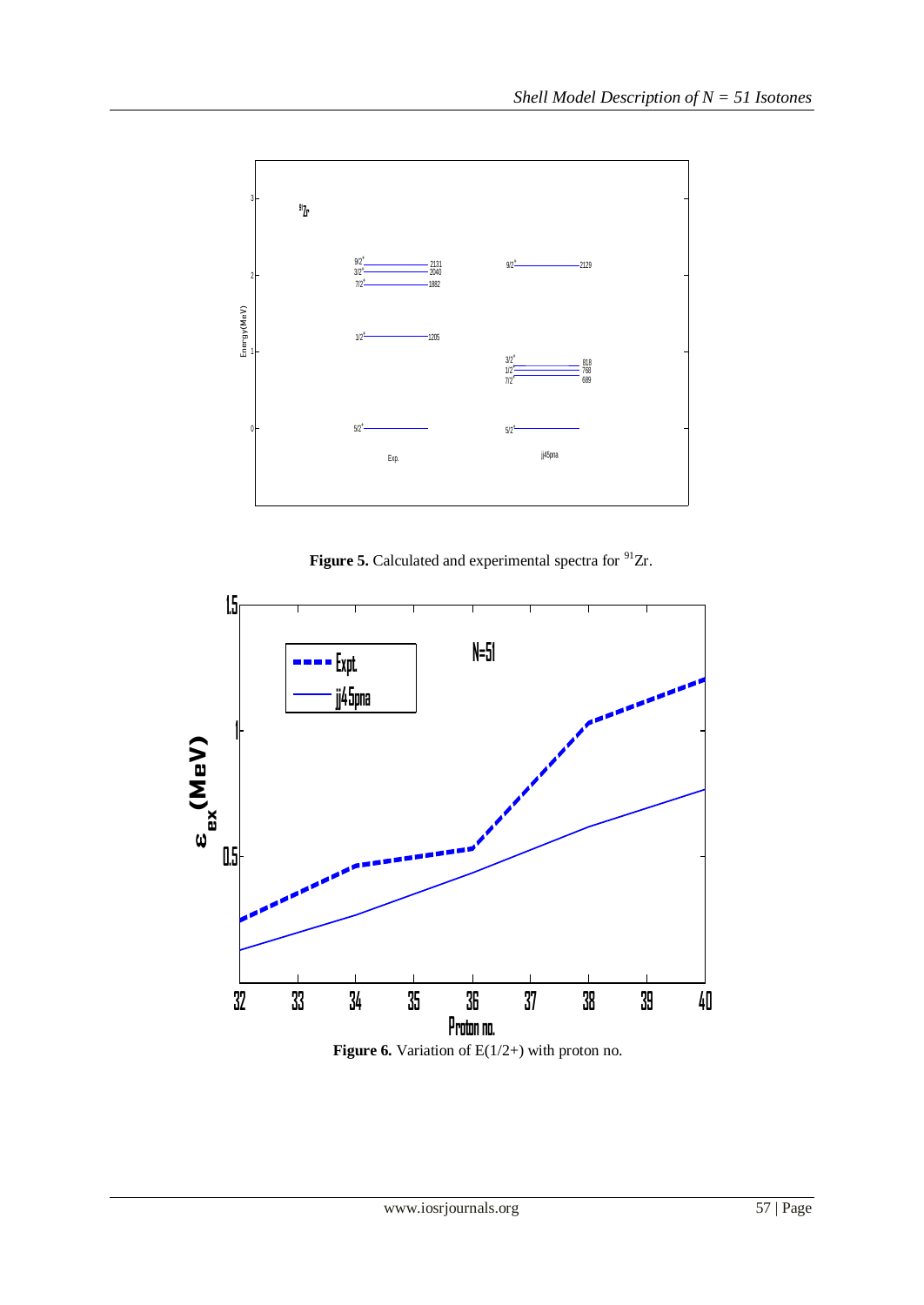| Nuclei               | $J^{\pi}$      | Wave function                                                 |                         | Probability |
|----------------------|----------------|---------------------------------------------------------------|-------------------------|-------------|
|                      |                | Proton                                                        | Neutron                 |             |
| ${}^{83}$ Ge         | $5/2_{gs}^{+}$ | $(f_{5/2})^2,(p_{3/2})^0,(p_{1/2})^0,(g_{9/2})^2$             | $(\rm{d}_{\rm{5/2}})^1$ | 34.3        |
|                      | $1/2^+_1$      | $(f_{5/2})^2,(p_{3/2})^0,(p_{1/2})^0,(g_{9/2})^2$             | $(s_{1/2})^1$           | 27.0        |
|                      | $7/2^{+}_{2}$  | $(f_{5/2})^2,(p_{3/2})^0,(p_{1/2})^0,(g_{9/2})^2$             | $(g_{7/2})^1$           | 16.2        |
|                      | $3/2_{3}^{+}$  | $(f_{5/2})^2$ , $(p_{3/2})^0$ , $(p_{1/2})^0$ , $(g_{9/2})^2$ | $(d_{3/2})^1$           | 32.9        |
| ${}^{85}Se$          | $5/2_{gs}^{+}$ | $(f_{5/2})^4$ , $(p_{3/2})^0$ , $(p_{1/2})^0$ , $(g_{9/2})^2$ | $(d_{5/2})^1$           | 20.0        |
|                      | $1/2^{+}_{1}$  | $(f_{5/2})^4$ , $(p_{3/2})^0$ , $(p_{1/2})^0$ , $(g_{9/2})^2$ | $(s_{1/2})^1$           | 15.6        |
|                      | $7/2^{+}_{2}$  | $(f_{5/2})^2$ , $(p_{3/2})^0$ , $(p_{1/2})^0$ , $(g_{9/2})^4$ | $(g_{7/2})^1$           | 17.0        |
|                      | $3/2_3^+$      | $(f_{5/2})^4$ , $(p_{3/2})^0$ , $(p_{1/2})^0$ , $(g_{9/2})^2$ | $(\rm{d}_{3/2})^1$      | 19.9        |
| $\rm ^{87}Kr$        | $5/2_{gs}^{+}$ | $(f_{5/2})^4$ , $(p_{3/2})^0$ , $(p_{1/2})^0$ , $(g_{9/2})^4$ | $(d_{5/2})^1$           | 19.0        |
|                      | $1/2_1^+$      | $(f_{5/2})^4$ , $(p_{3/2})^0$ , $(p_{1/2})^0$ , $(g_{9/2})^4$ | $(s_{1/2})^1$           | 14.4        |
|                      | $7/2^{+}_{2}$  | $(f_{5/2})^4$ , $(p_{3/2})^0$ , $(p_{1/2})^0$ , $(g_{9/2})^4$ | $(g_{7/2})^1$           | 22.4        |
|                      | $3/2^+_{3}$    | $(f_{5/2})^4$ , $(p_{3/2})^0$ , $(p_{1/2})^0$ , $(g_{9/2})^4$ | $(d_{3/2})^1$           | 19.5        |
| ${}^{89}\mathrm{Sr}$ | $5/2^{+}_{gs}$ | $(f_{5/2})^4$ , $(p_{3/2})^2$ , $(p_{1/2})^0$ , $(g_{9/2})^4$ | $(d_{5/2})^1$           | 14.7        |
|                      | $1/2^+_1$      | $(f_{5/2})^4$ , $(p_{3/2})^2$ , $(p_{1/2})^0$ , $(g_{9/2})^4$ | $(s_{1/2})^1$           | 11.8        |
|                      | $7/2^{+}_{2}$  | $(f_{5/2})^4$ , $(p_{3/2})^0$ , $(p_{1/2})^0$ , $(g_{9/2})^6$ | $(g_{7/2})^1$           | 16.5        |
|                      | $3/2^+_3$      | $(f_{5/2})^4$ , $(p_{3/2})^2$ , $(p_{1/2})^0$ , $(g_{9/2})^4$ | $(d_{3/2})^1$           | 14.1        |
| $^{91}Zr$            | $5/2_{gs}^{+}$ | $(f_{5/2})^6$ , $(p_{3/2})^2$ , $(p_{1/2})^0$ , $(g_{9/2})^4$ | $(d_{5/2})^1$           | 12.4        |
|                      | $1/2^{+}_{1}$  | $(f_{5/2})^4$ , $(p_{3/2})^2$ , $(p_{1/2})^0$ , $(g_{9/2})^6$ | $(s_{1/2})^1$           | 9.1         |
|                      | $7/2^{+}_{2}$  | $(f_{5/2})^6$ , $(p_{3/2})^0$ , $(p_{1/2})^0$ , $(g_{9/2})^6$ | $(g_{7/2})^1$           | 14.3        |
|                      | $3/2^+_3$      | $(f_{5/2})^4$ , $(p_{3/2})^2$ , $(p_{1/2})^0$ , $(g_{9/2})^6$ | $(\rm{d}_{3/2})^1$      | 11.3        |

Table 1. Main configurations in the wave functions of the ground state and first exited state for  $N = 51$  isotones.

Table 2. The  $B(E2)$  values for  $N = 51$  isotones calculated with  $e_{\pi}^{eff} = 1.50e$  and  $e_{\nu}^{eff} = 0.5e$ .

|                                        | ${}^{83}\mathrm{Ge}$ | $^{85}$ Se | $87K_r$ | $89R_T$ |  |
|----------------------------------------|----------------------|------------|---------|---------|--|
| $B(E2; 1/2^+ \rightarrow 5/2^+)(W.u.)$ | 17.9                 | 24.5       | 26.7    | 12.7    |  |
| $B(E2; 7/2^+ \rightarrow 5/2^+)(W.u.)$ | 32.0                 | 17.2       | 11.2    | 0.9     |  |

## **References**

- [1] F. Ibrahim *et al.*, Nucl. Phys. A **787**, 110c (2007).
- [2] J. A. Winger, *et al.*, Phys. Rev. C **38**, 285 (1988).
- [3] D. Verney *et al.*, Phys. Rev. C **76**, 054312 (2007). [4] M. Lebois *et al.*, Phys. Rev. C **80**, 044308 (2009).
- [5] K. Sieja and F. Nowacki, Phys. Rev. C **81**, 061303(R) (2010).
- [6] J.A. Cizewski *et al.*, Nucl. Instum. Methods Phys. Res., Sect. B **241**, 200 (2005).
- [7] J.S. Thomas *et al.*, Phys. Rev. C **71**, 021302 (2005).
- [8] Andrea Gottardo, Ph.D. thesis, INFN-Legnaro (2007).
- [9] J.S. Thomas *et al.*, Eur. Phys. J. A **25**, s01, 371 (2005).
- [10] O. Perru *et al.*, Eur. Phys. J. A **28**, 307 (2006).
- 
- [11] P. C. Srivastava and I. Mehrotra, Int. J. Mod. Phys. E **20**, 637 (2011). [12] P. C. Srivastava and I. Mehrotra, J. Phys. G : Nucl. Part. Phys. **36**, 105106 (2009).
- [13] P. C. Srivastava and I. Mehrotra, Phys. At. Nucl. **73**, 1656 (2010).
- [14] P. C. Srivastava and I. Mehrotra, Eur. Phys. J. A **45**, 185 (2010).
- [15] P. C. Srivastava and V.K.B. Kota, Phys. At. Nucl. **74**, 971 (2011).
- [16] P. C. Srivastava and I. Mehrotra, Int. J. Mod. Phys. E **21**, 1250007 (2012).
- [17] P. C. Srivastava, Mod. Phys. Lett. A **27**, 1250061 (2012). [18] P. C. Srivastava, J. Phys. G : Nucl. Part. Phys. **39**, 015102 (2012).
-